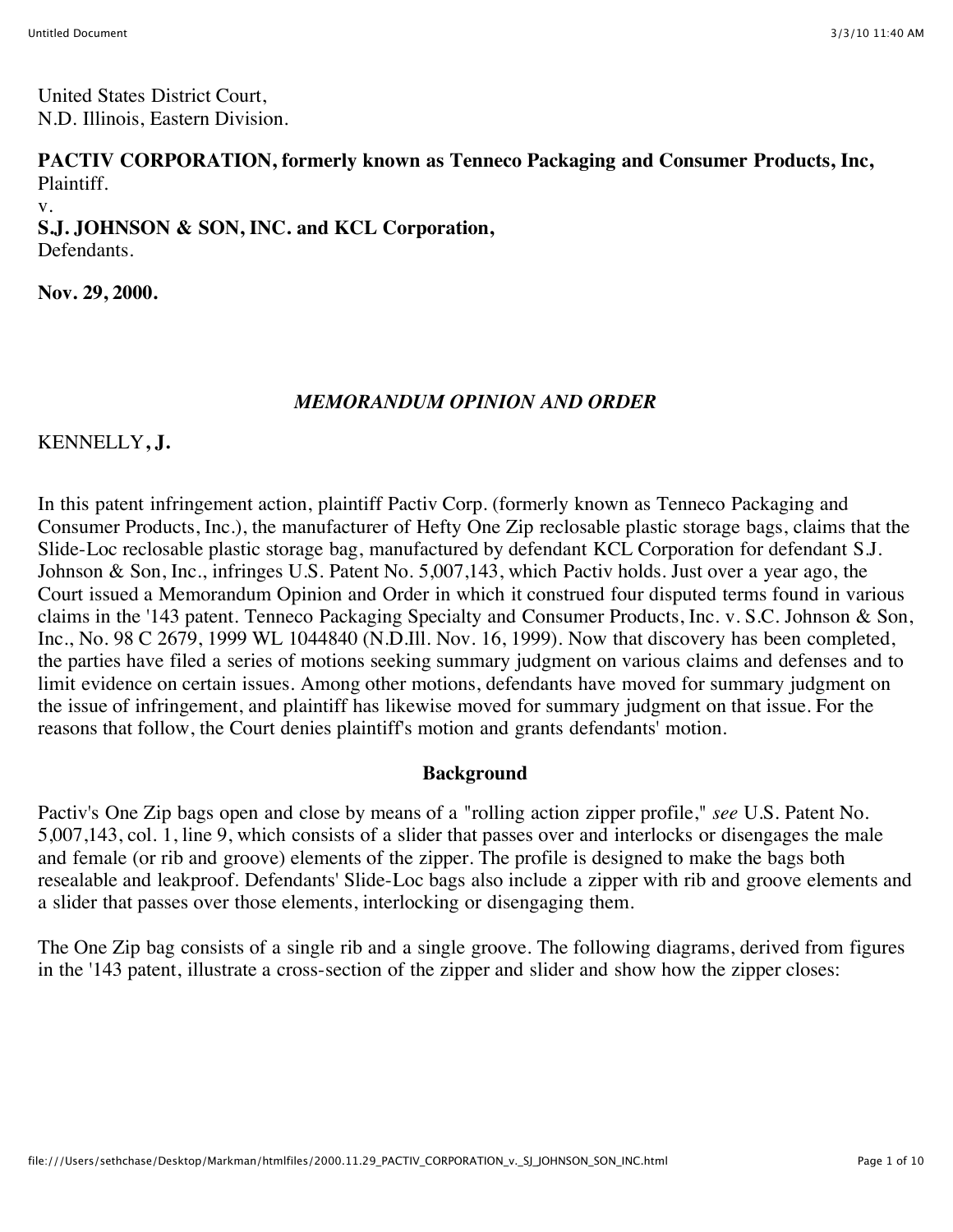

The Slide-Loc bag includes two rib-groove pairs, rather than just one like the One Zip bag. Each rib includes a hook-like protrusion that ultimately engages a similar protrusion on the lower side of each groove. The following diagrams, taken from photographs of cross-sections of a Slide-Loc bag, illustrate the configuration:

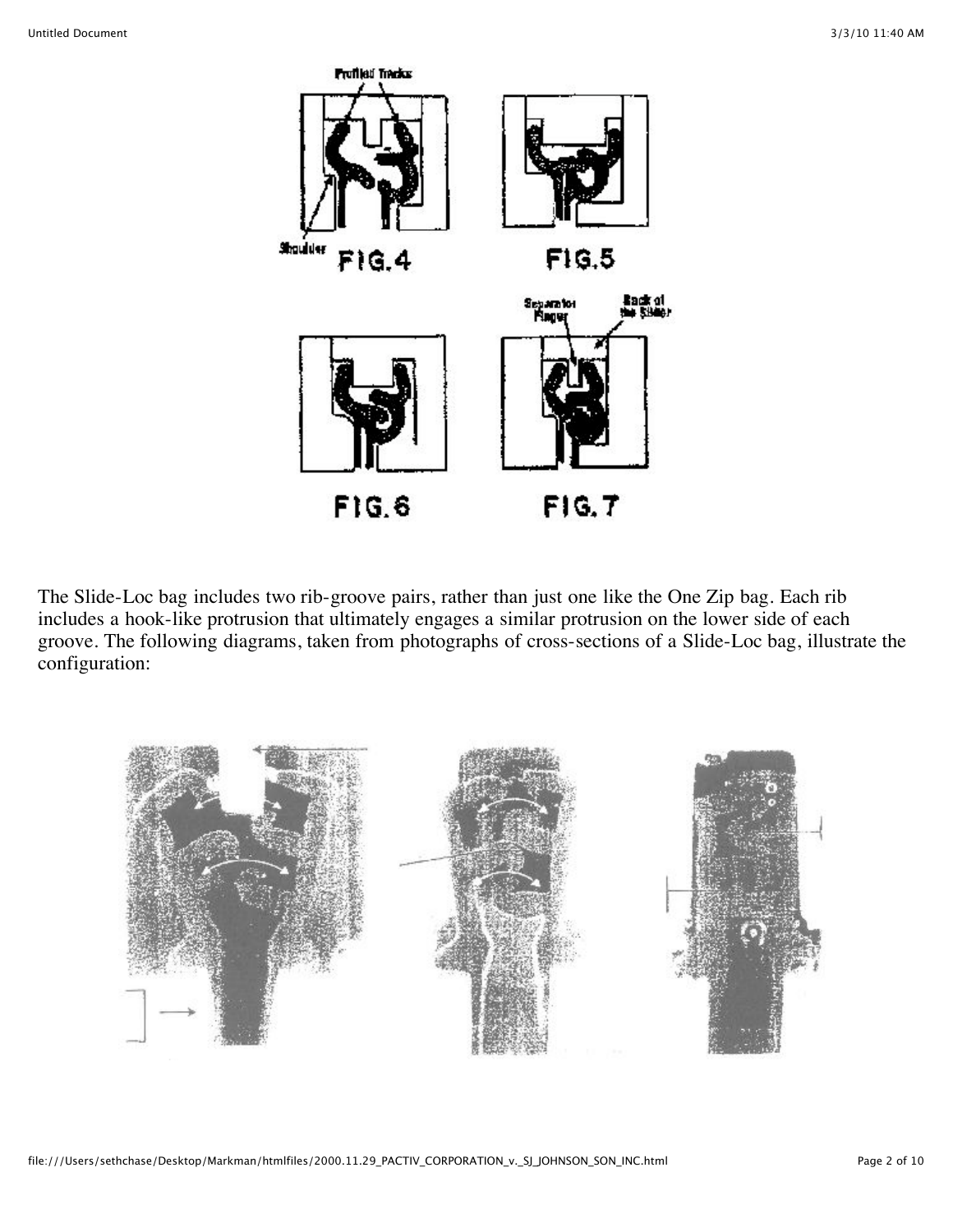Pactiv claims that the Slide-Loc bag infringes a number of the claims of the '143 patent. The language on which our decision turns appears in each of these claims. FN1 For illustrative purposes, we quote in full Claim 1, with the language in question in bold type:

FN1. The one exception is claim 11, but that claim uses the term "rolling action," which we have held means the same thing as "rolling" as that term is used in the other claims.

A plastic reclosable fastener with slider particularly suited for thermoplastic bags and the like comprising a pair of flexible plastic strips having separate fastener means extending along the length thereof comprising reclosable interlocking male and female profile elements on the respective strips, said strips including profiled tracks extending along the length thereof parallel to the male and female elements, said male and female elements having complimentary cross sectional shapes such that they are closed by pressing the bottom of the elements together first and then rolling the elements to a closed position toward the top thereof, a straddling slider on said tracks for closing or opening the reclosable fastener elements comprising an inverted U-shaped plastic member having a back for moving along the top edges of said tracks with side walls depending therefrom for cooperating with said tracks and extending from an opening end of the slider to a closing end, said side walls having a greater spacing at the opening end than the closing end, a separator finger depending from said back between said side walls and inserted between said tracks, said separator finger being shaped throughout the length thereof for first holding the top of the male and female elements open while the slider first presses the bottom of the elements together and then permitting the slider to press the top of the elements together while the slider moves in a closing directing, said slider having shoulder projecting inwardly from said depending side walls and shaped throughout the length thereof for cooperation with said depending separator finger in creating the rolling action in opening and closing said reclosable interlocking male and female profile elements.

U.S. Patent No. 5,007,143, col. 6, line 53-col. 7, line 17 (emphasis added).

Construction of the terms "rolling" and "rolling action" as used in the '143 patent was the primary disputed issue at the *Markman* hearing. As noted above, the claims disclose "male and female elements having complimentary cross sectional shapes such that they are closed by pressing the bottom of the elements together first and then rolling the elements to a closed position toward the top thereof." The Court concluded that the term "rolling" was used in the claims to describe the nature of the motion used to close the bag from bottom to top, and that it referred to a rotational motion, achievable because of the shape of the male and female elements and the flexibility of the material with which they are made. Tenneco Packaging, 1999 WL 1044840, at \*4.

In its motion for summary judgment on infringement, Pactiv argues that the evidence shows beyond dispute that "rolling" takes place in opening and closing the rib and groove elements of the Slide-Loc bag. In their motion for summary judgment of non-infringement, Defendants argue that the evidence shows beyond dispute that the Slide-Loc bag does not open or close in the manner described in the claims of the '143 patent.

### **Discussion**

An infringement analysis entails two steps. The first is determining the meaning and scope of the patent claims alleged to be infringed. The second step is comparing the properly construed claims to the device accused of infringing. *See, e.g.,* Bayer AG v. Elam Pharmaceutical Research Corp., 212 F.3d 1241, 1247 (Fed.Cir.2000); Markman v. Westview Instruments, Inc., 52 F.3d 967, 976 (Fed.Cir.1995) ( *en banc* ), *aff'd,*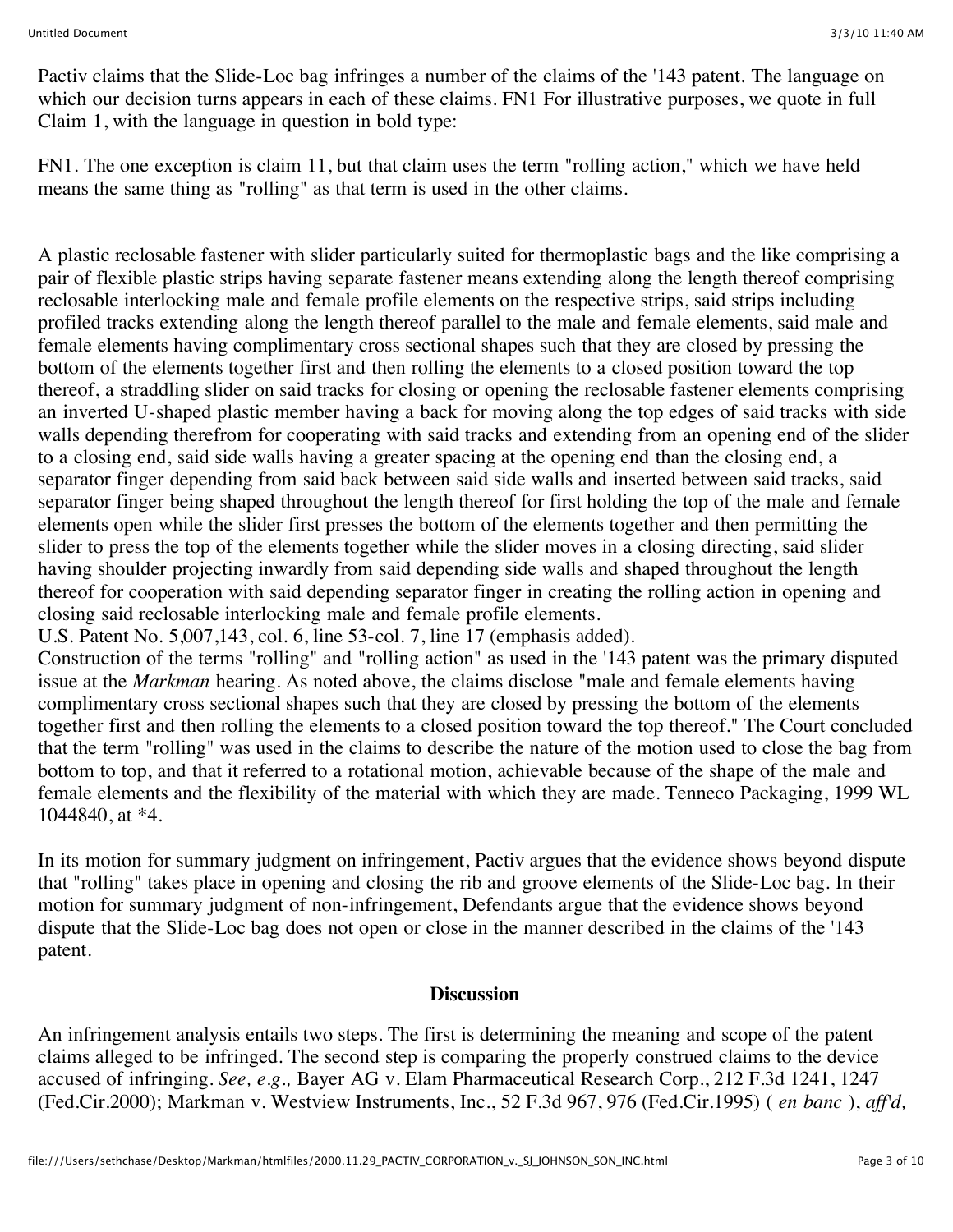517 U.S. 270 (1996). To prove literal infringement, the patent holder must show that the accused device contains every limitation in the asserted claims. Elkay Manufacturing Co. v. Ebco Manufacturing Co., 192 F.3d 973, 980 (Fed.Cir.1999). To prove infringement under the doctrine of equivalents, the patent holder must show that the accused device contains each limitation of the claim or its equivalent; an element in an accused product is equivalent to a claim limitation if the differences between the two are insubstantial to one of ordinary skill in the art. Warner-Jenkinson Co. v. Hilton Davis Chemical Co ., 520 U.S. 17, 40 (1997); KCJ Corp. v. Kinetic Concepts, Inc., 223 F.3d 1351, 1359 (Fed.Cir.2000). Conversely, "[f]or any given claim, 'infringement is avoided when one element (or substitute falling within a permissible range of equivalents) is absent." ' Watts v. XL Systems, Inc., No. 99-1256, 2000 WL 1693057, at \*7 (Fed.Cir. Nov. 14, 2000) (quoting Senmed, Inc. v. Richard-Allen Medical Industries, Inc., 888 F.2d 815, 818 n. 2 (Fed.Cir.1989)); *see also* Elkay, 192 F.3d at 980.

Infringement is a question of fact. *See, e.g.,* Moore U.S.A., Inc. v. Standard Register Co., 229 F.3d 1091, 1105 (Fed.Cir.2000). However, if no fact finder reasonably could find that the patent's claims literally read on the accused device, summary judgment of no literal infringement is appropriate. Johnston v. IVAC Corp., 885 F.2d 1574, 1580 (Fed.Cir.1989). Similarly, where the evidence is such that no reasonable jury could determine two elements to be equivalent, "a district court is obliged to grant summary judgment of noninfringement" under the doctrine of equivalents. Warner-Jenkinson, 520 U.S. at 39 n. 8.

# **A. Pactiv's motion for summary judgment on infringement**

Pactiv contends that it is entitled to summary judgment on the issue of literal infringement. It argues that the undisputed evidence demonstrates that "rolling" takes place in the opening and closing of the Slide-Loc bag. Pactiv's own experts, Dr. Steven J. Grossman and Dr. James G. Conley, say this is so; we will discuss the particulars of their testimony when we address defendants' motion for summary judgment. *Infra* at 10-14.

According to Pactiv, defendants have effectively admitted that their device closes by means of rolling or rolling action as the '143 patent uses that term. The Slide-Loc bag is said to represent the commercial embodiment of U.S. Patent No. 5,664,299. The specification found in the '299 patent says that the device described by the patent can be closed by squeezing the lower rib and groove and the upper rib and groove together at approximately the same time, or "[a]lternatively, the profiles can be interlocked by a rolling action, as described in U.S. Pat. No. 5,007,143." U.S. Patent No. 5,664,299, col. 4, lines 24-25. According to Pactiv, this is an admission that the Slide-Loc closes by way of rolling action as the Court has construed that term with respect to the '143 patent . FN2

FN2. Defendants acquired the rights to the '299 patent from Dow Brands, to whom the inventors had assigned the patent. For purposes of this discussion, we assume but do not decide that any "admissions" made by the inventors in the patent would be binding on defendants (a proposition that defendants dispute).

The Court does not agree. The fact that the '299 patent uses the same terminology as the '143 patent is actually of little assistance here. We are required to compare the claims of the '143 patent not with another patent but rather with the alleged infringing product itself, i.e., the Slide-Loc bag. *Cf.* Hap Corp. v. Heyman Manufacturing Co., 311 F.2d 839, 843 (1st Cir.1962) ("The question is not what [a device] might have been made to do, but what it was intended to do and did do."), *quoted in* High Tech Medical Instrumentation, Inc. v. New Image Industries, Inc., 49 F.3d 1551, 1555 (Fed.Cir.1995). Moreover, there is no evidence that Elisabeth Jozwiak, the Dow Chemical patent attorney who drafted the '299 patent, had any knowledge of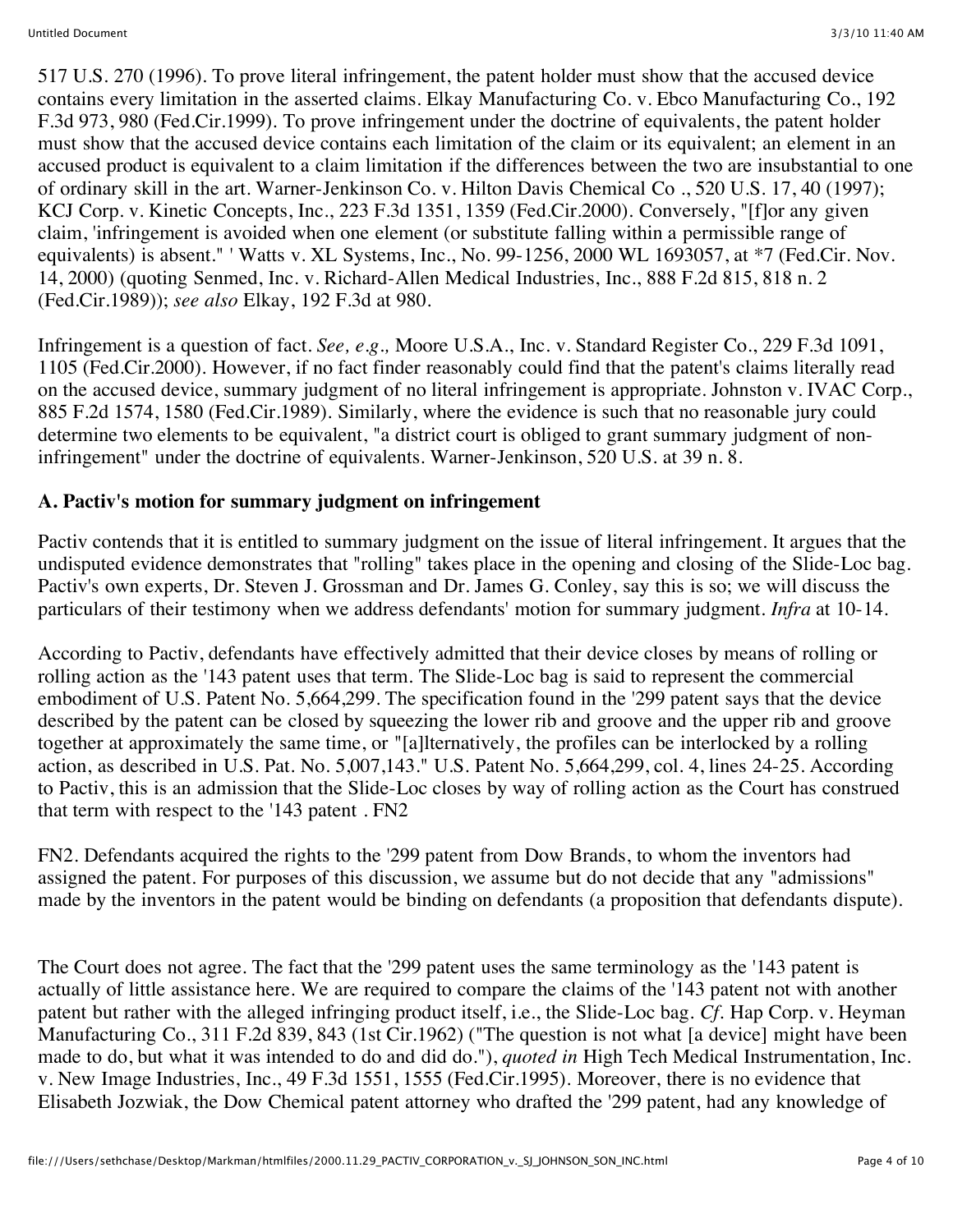how a Slide-Loc device actually closed.

Pactiv also argues that defendants' experts have effectively admitted that some "rolling" as we have defined that term takes place in closing the Slide-Loc bag. Specifically, Pactiv contends that Dr. Charles F. Reinholtz, Dr. Karthik Ramani, and Steven Ausnit all conceded that some rotation or rolling takes place in the course of closing or opening a Slide-Loc bag. Though acknowledging that these experts all contend that any rotation they observed is incidental and/or insignificant to the process of opening or closing the bag, Pactiv argues that neither the '143 patent nor our claim construction decision require any particular amount of "rolling." So long as some rolling occurs in closing the Slide-Loc bag, Pactiv says, the '143 patent reads on the defendants' device in this regard.

Once again, the Court does not agree. Pactiv's argument is based on a misunderstanding of what the claims require. This misunderstanding is illustrated by Pactiv's description of our inquiry: it says we are to determine whether "each of the four disputed '143 claim limitations-(1) 'rolling,' (2) 'profiled tracks,' (3) 'reclosable interlocking rib and groove profile elements on the respective sides of the bag mouth,' and (4) a separator finger 'shaped throughout the length thereof'-is literally present in Slide-Loc." Pactiv Summ. Judgt. Reply Mem. at 2. That misstates the issue-at least with respect to "rolling." An element of a claim must be read as a whole, not as a series of disjointed words; the claim terms cannot be divorced from the context in which they are presented. The claims do not say that the closing and opening of the bag involves a process that includes rolling, or that some rolling takes place during the process. Rather, "rolling" *is* the process by which the rib and groove elements are closed. Thus the question is not, as Pactiv puts it, whether " 'rolling' ... is literally present in the Slide-Loc," or whether "rolling" occurs at some point during the opening or closing of the Slide-Loc. Rather, the question is whether the Slide-Loc closes "by pressing the bottom of the elements together first and then rolling the elements to a closed position toward the top thereof." And as this Court construed the term, "rolling" takes place in the device described by the '143 patent because of the shape of the elements, as well as their composition. Tenneco Packaging, 1999 WL 1044840, at \*4.

According to defendants' experts, this is not the way that the Slide-Loc bag closes. We will discuss their testimony in greater detail in the following section of this Memorandum Opinion; for present purposes, suffice it to say that defendants' experts state that the opening and closing motion of the Slide-Loc bag's ribs and grooves consists principally of sliding and deformation, not rolling, and that any rotation or rolling is slight and is purely incidental to the process. And lest it be objected that the experts' testimony consists mainly of describing their visual observations of how the Slide-Loc device actually works, the Court has reviewed the photographs and animations of the Slide-Loc submitted by the parties and concludes that the experts' descriptions of what occurs are supported by the evidence. *See also infra* at 9-10.

For these reasons, the Court disagrees with Pactiv regarding the effect of the claimed admissions by defendants' experts. The experts' so-called admissions are not sufficient to entitle Pactiv to summary judgment. Rather, if the claim terms are read in context, using the construction we have previously determined, the photographs and animations of the Slide-Loc, together with the testimony of defendants' experts, are sufficient to preclude entry of summary judgment in Pactiv's favor.

## **B. Defendants' motion for summary judgment of non-infringement**

Defendants have moved for summary judgment on both the theory of literal infringement and that of infringement by equivalents.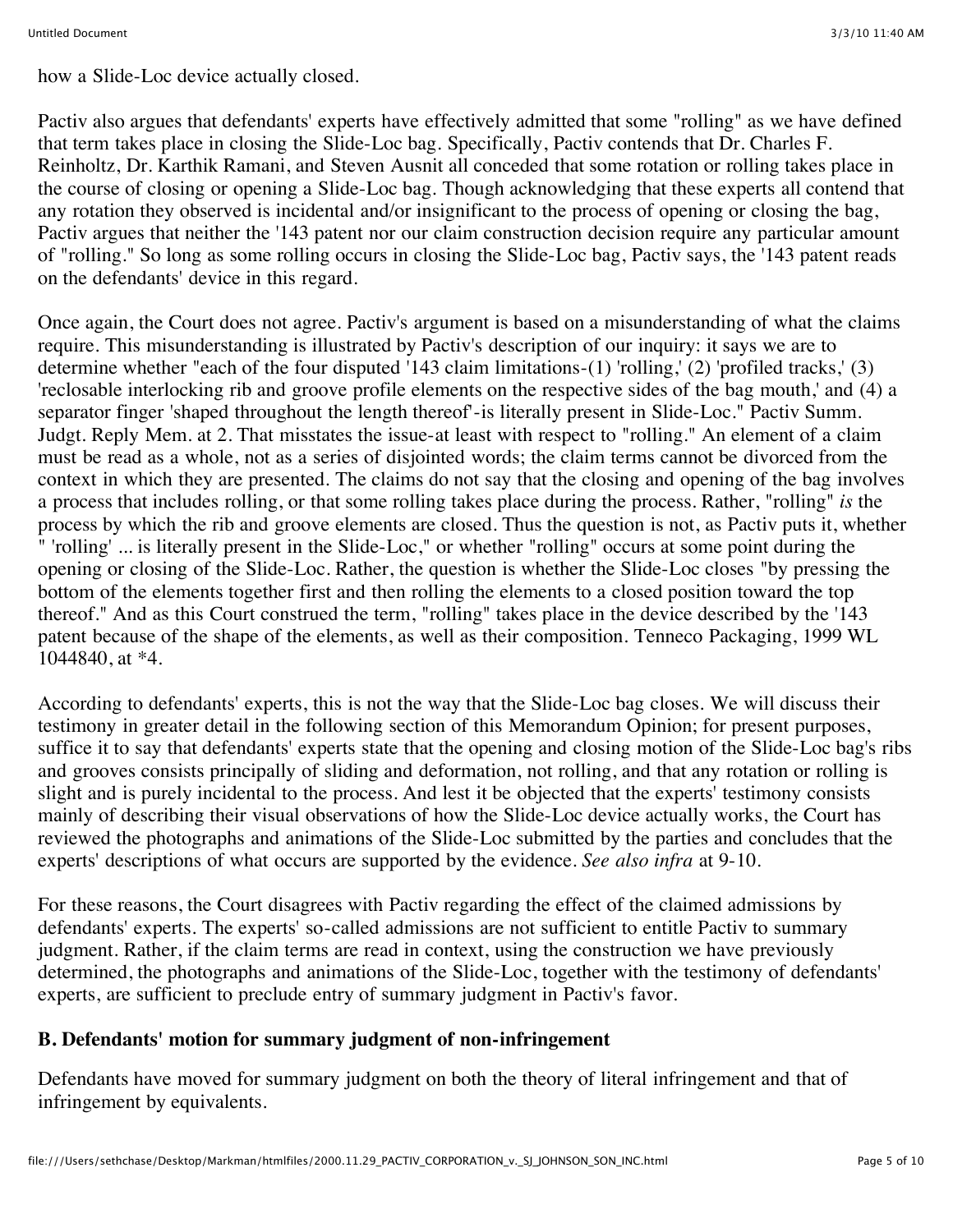As we have noted, defendants' experts say that the opening and closing motion of the Slide-Loc consists of sliding and deformation, not rolling. As they describe it, the hooks (the rib elements) on either side of the fastener come into contact and slide across each other. The hook (or rib) element is wider than the groove opening, so each hook deforms the other in order to allow the hook to enter the groove. After the hooks pass by each other, they snap back into shape, preventing them from opening easily. This process, according to defendants' experts, cannot be described as "rolling," using the Court's definition of the term. There may be some slight "rolling" (as we have defined that term) at the end of the process, but that, defendants' experts say, is incidental to the overall process.

The Court has likewise reviewed and examined the photographs and animations of the Slide-Loc device. They depict the profiled tracks of the Slide-Loc as they approach each other and interlock. The Slide-Loc closes from bottom to top and opens from top to bottom; thus the lowermost of the Slide-Loc's two sets of ribs and grooves approach each other first. As they do so, the rib element (depicted on the left in the photographs and animations) begins to slide across the lower side of the groove element. However, because the advancing end of the rib element includes a hook-shaped protrusion, that element is larger than the groove opening. As a result, deformation and displacement takes place, and must take place, in order for the rib to enter the groove so that the device can close. The rib element pushes apart the sides of the groove element (there appears to be more displacement on the upper side than on the lower side), and the hookshaped protrusion on the end of the approaching rib compresses or deforms as it comes into contact with the two sides of the groove opening. The combination of these movements permits the rib to enter the groove. Once it does so, both elements return to their original shapes and positions. This same process is then repeated, though with less displacement and deformation, with respect to the upper rib and groove elements.

Pactiv's experts Dr. Steven Grossman and Dr. James Conley both say that what they call "rolling" takes place in the process of closing and opening the Slide-Loc. Grossman's report is illustrative of his explanation for his conclusion:

As noted above, the Slide-Loc elements are: (1) shaped such that the profiles engage in a bottom to top, sequential engagement, and disengage in reverse manner; (2) shaped such that the male element rotates across the female element as they engage and disengage; and (3) made from polyethylene, which is known to be well-suited as a material which will flex in response to a given force. As depicted by the curved arrows identified in "Ziploc4 New Style Photo # 8," a rotational motion occurs in the Slide-Loc due to the shape-flexibility of the elements as the elements are first closed by pressing the bottoms of the elements together and then rolling towards the top.

The rotational motion is best illustrated in the accompanying animation file of "Ziploc 4 New Style." As the slider proceeds to a closing position, the action of the slider causes flex in the polyethylene zipper and profile elements and the interlocking male (rib) elements and female (groove) elements rotate together as they contact and interlock. In addition, as the interlocking male (rib) and female (groove) elements come in contact with one another, the zipper profile and profile elements flex and there is rotational motion as the male and female elements move across one another. The reverse occurs upon opening.

For all of the above reasons (rotational motion achieved because of the shape of the elements and materials [from] which the elements are made, i.e., flexible plastic) the elements of the Slide-Loc are rolled together to a closed position toward the top thereof, and the element of rolling is literally present.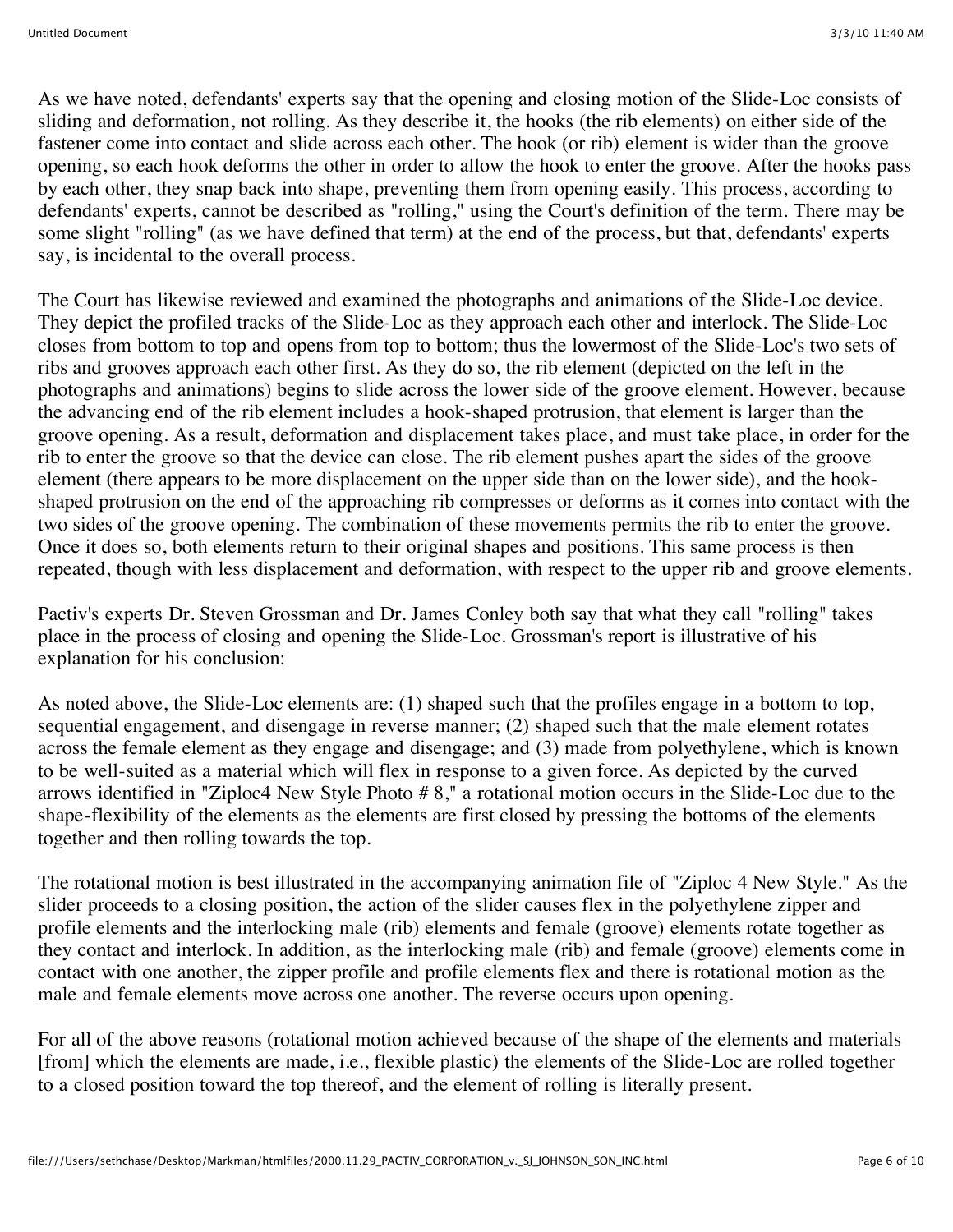Pltf. Ex. 2, pp. 7-8. Dr. Conley states the following:

In evaluating the rolling action described in this claim element, I have adopted the language of the *Markman* ruling. The Court defined rolling as "a rotational motion which is achieved because of the shape of the elements and because of the materials from which the elements are made, i.e., flexible plastic." As shown in the animations, when the slider is moving in a closing direction, the flexible plastic male and female elements in the Defendant's product cooperate with the slider in a manner that rolls the male and female elements together from bottom to top. Specifically, in the bottom to top rolling sequence, the flexible plastic strips including male and female elements roll together as would two sheets of flexible plastic material unrolling against each other. Furthermore, as shown in the animation during the closing sequence the male element contacts the female element, rotates into it, and interlocks because of the elements' shape and flexible materials of construction. The reverse occurs during the opening of the fastener (While claim 1 does not address rolling during the opening of the fastener, I include it here because rolling open is referenced in later claims of the '143 Patent.). As such this claim element is literally present in the Defendant's product.

## Pltf. Ex. 9, pp. 7-8.

In large part, Grossman and Conley describe what they see in examining the Slide-Loc as well as photographs and animations depicting the device, viewed by cross-section, as it opens and closes. It is not entirely clear why or how any of the experts' visual observations are entitled to any weight at all; we are skeptical whether their descriptions of what the Court and jurors can just as easily observe for themselves would truly assist the jury. FN3 *See* Fed.R.Evid. 702. We will nonetheless analyze Grossman and Conley's opinions to determine whether they are sufficient to give rise to a triable issue on literal infringement.

FN3. The same, of course, is true of plaintiffs' experts' descriptions of what they observed.

Both Grossman and Conley seem to talk about two types of what they call "rolling," the first an overall motion that they claim is present in the closing of the Slide-Loc, and the second a particular type of movement that they say occurs as the hook-shaped end of the advancing rib element enters the groove element. What they mean by the former is best illustrated by a diagram attached to Grossman's report (the "Ziploc 4 New Style Photo # 8" referenced in the quoted section of his report), in which he has inserted arrows that trace what he refers to as the "rolling" or rotational movement: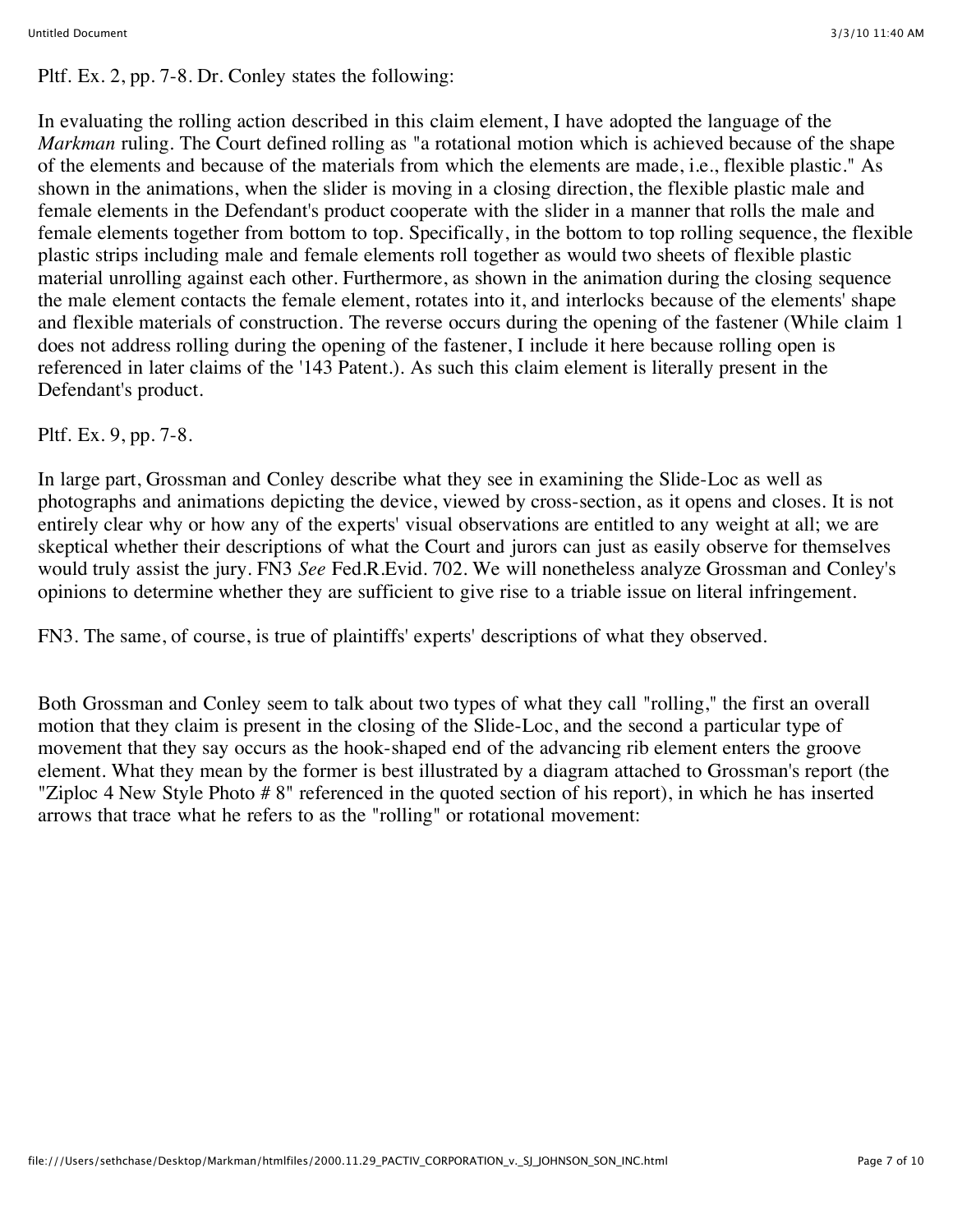

Essentially what Grossman and Conley are saying is that the upper parts of the elements move a greater distance than the lower parts; they describe this as a rotational or rolling motion. The only way, however, that this constitutes "rolling" within the meaning of the '143 patent is if the claim term is redefined to mean closing from bottom to top and opening from top to bottom. For if the closing process begins by pressing together the bottom parts of the elements (as the '143 patent requires by its clear terms), the upper parts of the elements *necessarily* will travel further than the lower parts, and the overall movement thus *necessarily* will trace some sort of an arc. But bottom to top closing and top to bottom opening is the very definition proposed by Pactiv that the Court rejected in its claim construction ruling. Tenneco Packaging, 1999 WL 1044840, at \*3-4. In short, what Grossman and Conley rely upon for their first type of "rolling" is outside the definition of the claim term as determined by the Court.

The second aspect of what Grossman and Conley call "rolling" or rotation takes place as the rib element enters the groove element. As we have described (and as Grossman describes it in the section of his report quoted above), the end of the advancing rib element deforms as it must in order to enter the groove, and then after entering the groove it returns to its original shape. The motion by which it returns to its original shape is a counterclockwise rotational motion of sorts. Grossman and Conley may also be referring to what then happens as the rib settles into its final closed position: the hook-shaped protrusion on the end of the rib travels in a downward direction so that it ultimately engages with the hook-shaped protrusion found on the lower side of the groove. "Rotation" is conceivably one way to describe that particular motion.

Both of these types of so-called rotational motion are incidental to the process of closing the Slide-Loc. The fact that the first type-the movement by which the hook-shaped protrusion springs back to its original formtakes place cannot possibly mean that the Slide-Loc device closes by rolling as that term is used in the '143 patent: the rotation takes place in the opposite direction from that which occurs in the device described in the '143 patent, and it is very much a footnote to the process of closing the Slide-Loc (indeed, it occurs only because of the particular shape of the Slide-Loc rib elements). And the fact that the very last part of what occurs in the Slide-Loc closing-when the hook-shaped protrusion settles into place-arguably may be described as a rotational-type movement likewise does not mean that the process of closing the device consists of rotation. The flaw in Grossman and Conley's conclusions is essentially the same flaw contained in Pactiv's argument-they take the term "rolling" out of context and assume that if some rolling occurs, then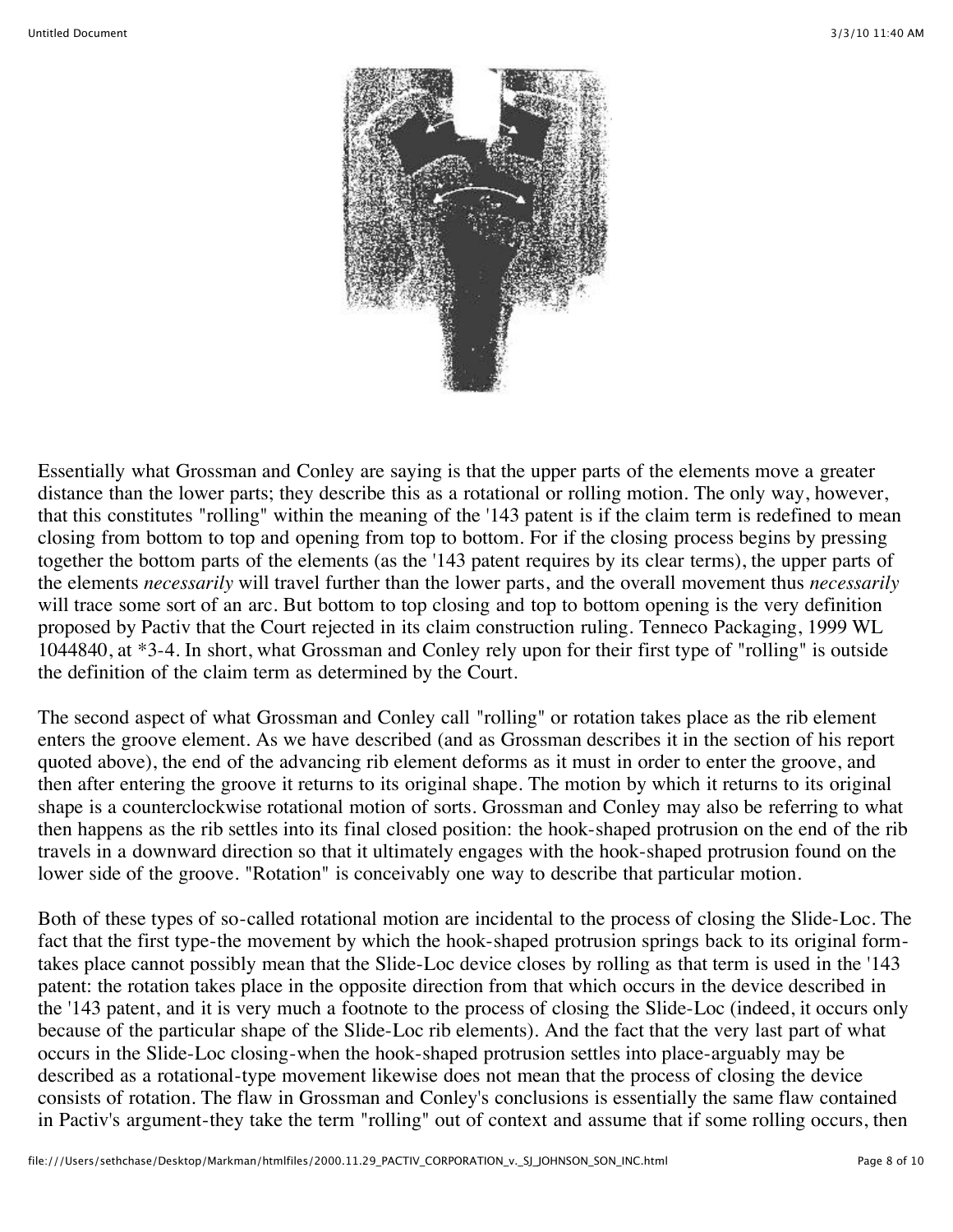the '143 patent reads on the Slide-Loc device. That is not so, for the reasons previously discussed.

When the Court referred to rotation in its claim construction ruling, we were referring to the fact that because of the shape of the elements on the One Zip device and the manner in which they approach each other, a rotational movement takes place by which the rib element engages the groove element at the bottom and then rotates into place. This motion, which defendants' expert Dr. Charles Reinholtz refers to as "rolling contact," is described on pages 6 and 8 of Dr. Reinholtz's report and is depicted at page 7 of that report. That is not the motion by which the Slide-Loc closes and opens.

The fundamental difference between the '143 patent and the Slide-Loc in this regard, essentially ignored by Pactiv's experts, is that the '143 patent describes closing *by* a rolling action, whereas the Slide-Loc closes by deformation and displacement, with incidental rolling taking place at the very end of the process. The fact that some incidental rotation occurs does not alter the fact that the Slide-Loc closes in a very different manner than the '143 patent describes. Under the circumstances, we conclude that no reasonable jury could find that the Slide-Loc closes by "rolling" in the way that the '143 patent uses that term. Because this element is missing from the accused device, defendants are entitled to summary judgment on the issue of literal infringement.

This brings us to the doctrine of equivalents. Equivalence is shown by evidence that the accused device contains an element that is not "substantially different" from the claim element, or that the claim element and the accused component "perform substantially the same function in substantially the same way to achieve substantially the same result." Kraft Foods, Inc. v. International Trading Co., 203 F.3d 1362, 1371 (Fed.Cir.2000) (internal quotation and citation omitted). If either the function, or the way, or the result of the substitute structure is substantially different from that described in the claim, equivalence is not established. *E.g.,* Odetics, Inc. v. Storage Technology Corp., 185 F.3d 1259, 1267 (Fed.Cir.1999); *see* Warner-Jenkinson, 520 U.S. at 39-40.

Pactiv's claim of equivalence founders on the prong of the test requiring the accused component to act in substantially the same way as the claim element. For the reasons we have previously discussed, the manner in which the Slide-Loc closes and opens cannot reasonably be described as substantially the same as the way in which the device described by the '143 patent closes and opens. Drs. Grossman and Conley's conclusions that equivalence exists consist of nothing more than their say-so. This is insufficient to create a genuine issue of fact requiring denial of defendants' summary judgment motion. A district court is not required even to admit in evidence opinion testimony "that is connected to existing data only by the *ipse dixit* of the expert," Kumho Tire Co. v. Carmichael, 526 U.S. 137, 156-57 (1999); *a fortiori* such testimony cannot possibly be sufficient to preclude summary judgment. *See* Phillips Petroleum Co. v. Huntsman Polymers Corp., 157 F.3d 866, 876 (Fed.Cir.1998).

"Although equivalence is a factual matter normally reserved for a fact finder, the trial court should grant summary judgment in any case where no reasonable fact finder could find equivalence." Sage Products, Inc. v. Devon Industries, Inc., 126 F.3d 1420, 1423 (Fed.Cir.1997). That is precisely the case here. Defendants are entitled to summary judgment on the claim of infringement by equivalents.

### **Conclusion**

For the foregoing reasons, the Court denies plaintiff's motion for summary judgment of infringement [Docket Item # 175-1] and grants defendants' motion for summary judgment of non-infringement [122-1].